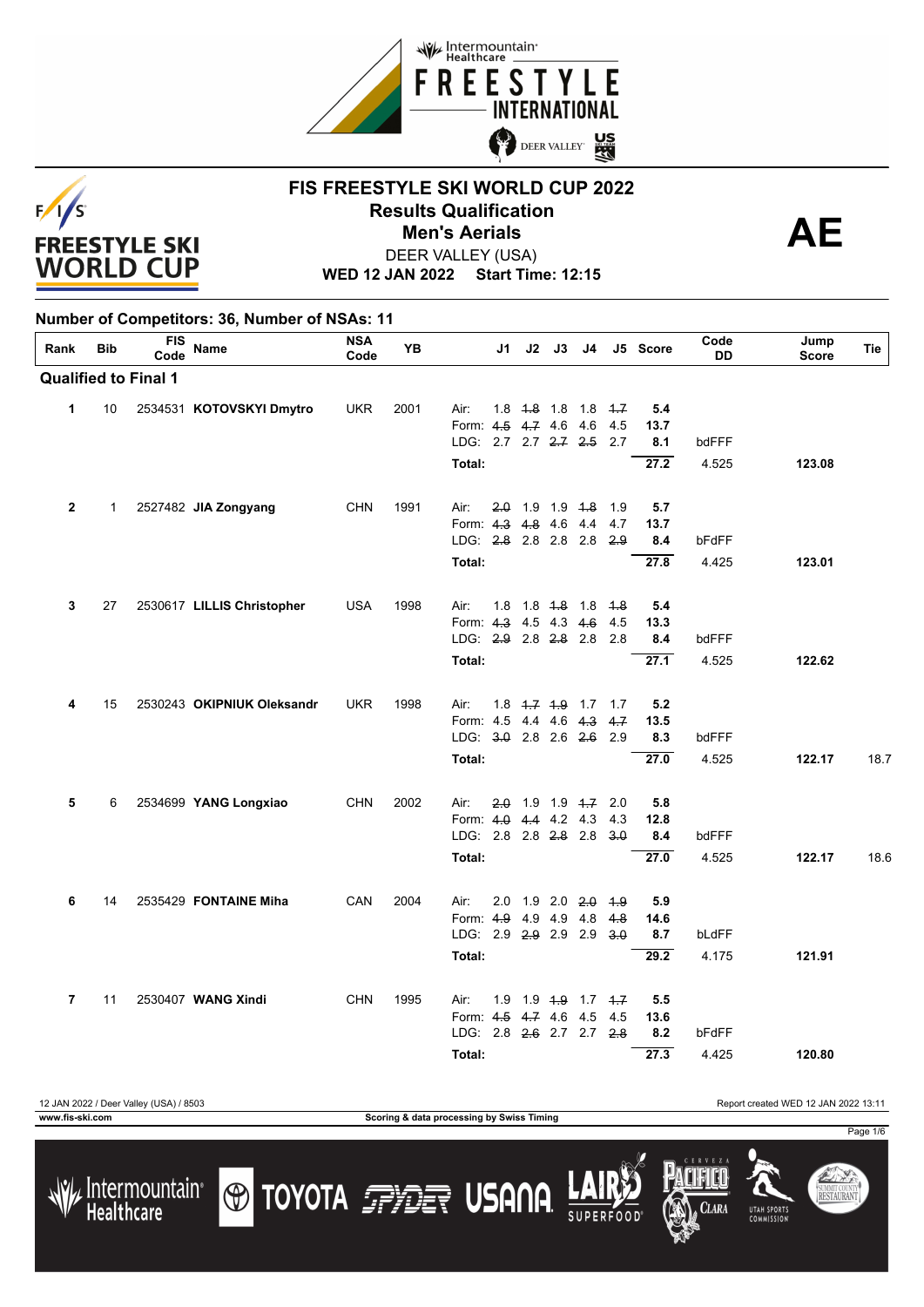

# $F/1/S$ **FREESTYLE SKI WORLD CUP**

### **FIS FREESTYLE SKI WORLD CUP 2022 Results Qualification**<br> **AE Men's Aerials**



**WED 12 JAN 2022 Start Time: 12:15** DEER VALLEY (USA)

| Rank                 | Bib               | <b>FIS</b><br>Code | Name                             | <b>NSA</b><br>Code | YB   |                               | J1  | J2 | J3              | J4                            |            | J5 Score    | Code<br>DD | Jump<br><b>Score</b> | Tie |
|----------------------|-------------------|--------------------|----------------------------------|--------------------|------|-------------------------------|-----|----|-----------------|-------------------------------|------------|-------------|------------|----------------------|-----|
| 8                    | 5                 |                    | 2526229 QI Guangpu               | <b>CHN</b>         | 1990 | Air:                          | 1.8 |    | $1.8 + 9$       | 1.8                           | 4.8        | 5.4         |            |                      |     |
|                      |                   |                    |                                  |                    |      | Form: 4.0                     |     |    | 4.4 4.2 4.6     |                               | 4.4        | 13.0        |            |                      |     |
|                      |                   |                    |                                  |                    |      | LDG: 2.7 2.8 2.7 2.7 2.7      |     |    |                 |                               |            | 8.1         | bdFFF      |                      |     |
|                      |                   |                    |                                  |                    |      | Total:                        |     |    |                 |                               |            | 26.5        | 4.525      | 119.91               |     |
| 9                    | 3                 |                    | 2533272 SUN Jiaxu                | <b>CHN</b>         | 1999 | Air:                          |     |    |                 | 1.7 1.7 1.7 4.6 4.8           |            | 5.1         |            |                      |     |
|                      |                   |                    |                                  |                    |      | Form 4.0 4.5 4.4 4.2 4.3      |     |    |                 |                               |            | 12.9        |            |                      |     |
|                      |                   |                    |                                  |                    |      | LDG: 2.3 2.6 2.7 2.7 2.7      |     |    |                 |                               |            | 8.0         | bdFFF      |                      |     |
|                      |                   |                    |                                  |                    |      | Total:                        |     |    |                 |                               |            | 26.0        | 4.525      | 117.65               |     |
|                      |                   |                    |                                  |                    | 2004 |                               |     |    |                 |                               |            |             |            |                      |     |
| 10                   | 18                |                    | 2535295 NADEAU Emile             | CAN                |      | Air:<br>Form: 4.6 4.7 4.6 4.6 |     |    | 4.9 4.8 1.9 1.9 |                               | 1.8<br>4.6 | 5.6<br>13.8 |            |                      |     |
|                      |                   |                    |                                  |                    |      | LDG: 2.9 2.9 3.0 2.9          |     |    |                 |                               | <b>2.8</b> | 8.7         | bLdFF      |                      |     |
|                      |                   |                    |                                  |                    |      | Total:                        |     |    |                 |                               |            | 28.1        | 4.175      | 117.31               |     |
|                      |                   |                    |                                  |                    |      |                               |     |    |                 |                               |            |             |            |                      |     |
| 11                   | $12 \overline{ }$ |                    | 2472951 ABRAMENKO Oleksandr UKR  |                    | 1988 | Air:                          |     |    |                 | 1.8 1.8 <del>1.9</del> 1.6    | 1.7        | 5.3         |            |                      |     |
|                      |                   |                    |                                  |                    |      | Form: 4.5 4.8 4.5 3.9         |     |    |                 |                               | 4.2        | 13.2        |            |                      |     |
|                      |                   |                    |                                  |                    |      | LDG: 2.9 2.4 2.6 2.6          |     |    |                 |                               | 2.7        | 7.9         | bFdFF      |                      |     |
|                      |                   |                    |                                  |                    |      | Total:                        |     |    |                 |                               |            | 26.4        | 4.425      | 116.82               |     |
|                      |                   |                    |                                  |                    |      |                               |     |    |                 |                               |            |             |            |                      |     |
| 12                   | 16                |                    | 2530641 MAZURKEVICH Dzmitry BLR  |                    | 1998 | Air:<br>Form: 4.7 4.8 4.4 3.9 |     |    |                 | $2.0 \t 1.7 \t 1.9 \t 1.8$    | 1.8<br>4.2 | 5.5<br>13.3 |            |                      |     |
|                      |                   |                    |                                  |                    |      | LDG: 2.8 2.8 2.7 2.6 2.8      |     |    |                 |                               |            | 8.3         | bLdFF      |                      |     |
|                      |                   |                    |                                  |                    |      | Total:                        |     |    |                 |                               |            | 27.1        | 4.175      | 113.14               |     |
|                      |                   |                    |                                  |                    |      |                               |     |    |                 |                               |            |             |            |                      |     |
| <b>Not Qualified</b> |                   |                    |                                  |                    |      |                               |     |    |                 |                               |            |             |            |                      |     |
| 13                   | 17                |                    | 2527645 HLADCHENKA Stanislau BLR |                    | 1994 | Air:                          |     |    |                 | $1.7$ $1.8$ $1.7$ $1.7$ $1.7$ |            | 5.1         |            |                      |     |
|                      |                   |                    |                                  |                    |      | Form: 3.8 4.4 4.4 4.2         |     |    |                 |                               | 4.4        | 13.0        |            |                      |     |
|                      |                   |                    |                                  |                    |      | LDG: 2.4 2.4 2.4 2.2 2.6      |     |    |                 |                               |            | 7.2         | bFdFF      |                      |     |
|                      |                   |                    |                                  |                    |      | Total:                        |     |    |                 |                               |            | 25.3        | 4.425      | 111.95               |     |
| 14                   | 22                |                    | 2534965 KUZNIETSOV Maksym        | <b>UKR</b>         | 2004 | Air:                          |     |    |                 | 4.8 1.8 1.8 1.8               | 4.9        | 5.4         |            |                      |     |
|                      |                   |                    |                                  |                    |      | Form: 4.4 4.6 4.6 4.7 4.7     |     |    |                 |                               |            | 13.9        |            |                      |     |
|                      |                   |                    |                                  |                    |      | LDG: 2.8 2.8 2.7 2.7 2.9      |     |    |                 |                               |            | 8.3         | bFFF       |                      |     |
|                      |                   |                    |                                  |                    |      | Total:                        |     |    |                 |                               |            | 27.6        | 4.050      | 111.78               |     |
|                      |                   |                    |                                  |                    |      |                               |     |    |                 |                               |            |             |            |                      |     |

12 JAN 2022 / Deer Valley (USA) / 8503 Report created WED 12 JAN 2022 13:11 **www.fis-ski.com Scoring & data processing by Swiss Timing** Page 2/6**TOYOTA FRIET USANA** SUMMIT COUNTY<br>**RESTAURANT** 





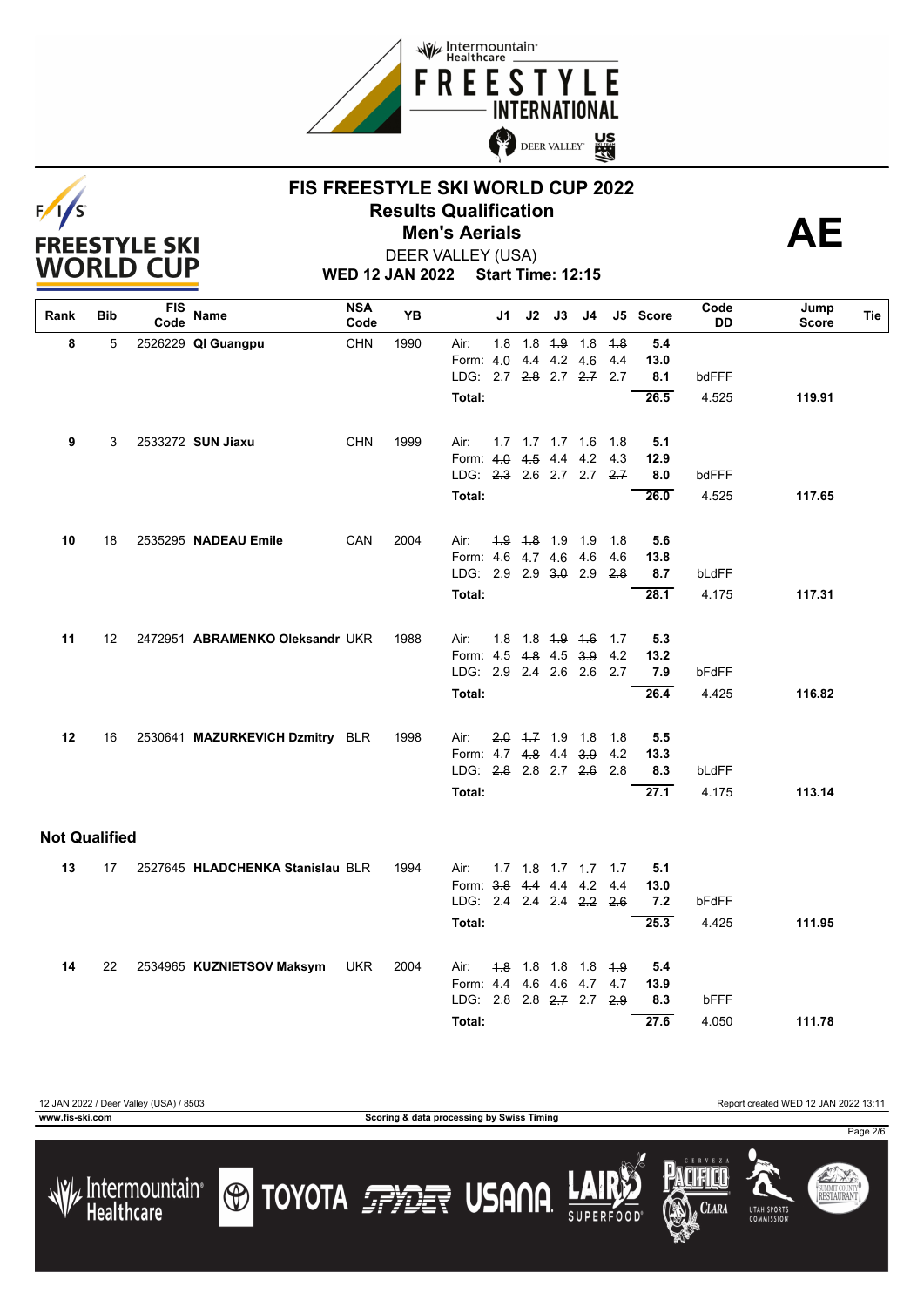



### **FIS FREESTYLE SKI WORLD CUP 2022 Results Qualification**<br> **AE Men's Aerials**



**WED 12 JAN 2022 Start Time: 12:15** DEER VALLEY (USA)

| Rank | Bib | FIS<br>Code | Name                      | <b>NSA</b><br>Code | <b>YB</b> |                         | J1  | J2 | J3         | J4                            |      | J5 Score          | Code<br>DD | Jump<br>Score | Tie |
|------|-----|-------------|---------------------------|--------------------|-----------|-------------------------|-----|----|------------|-------------------------------|------|-------------------|------------|---------------|-----|
| 15   | 34  |             | 2533606 SCHAEDLER Andrin  | SUI                | 2000      | Air:                    | 1.8 |    | $1.8 + .9$ | 1.9                           | $+7$ | 5.5               |            |               |     |
|      |     |             |                           |                    |           | Form: 4.5               |     |    |            | $4.5$ 4.6 $4.7$               | 4.4  | 13.6              |            |               |     |
|      |     |             |                           |                    |           | LDG: 2.8 2.7 2.8 2.9    |     |    |            |                               | 2.7  | 8.3               | bFFF       |               |     |
|      |     |             |                           |                    |           | Total:                  |     |    |            |                               |      | $\overline{27.4}$ | 4.050      | 110.97        |     |
| 16   | 29  |             | 2534669 KRUEGER Derek     | <b>USA</b>         | 2003      | Air:                    |     |    |            | $1.8$ $1.7$ $1.9$ $1.8$       | 4.9  | 5.5               |            |               |     |
|      |     |             |                           |                    |           | Form: 4.5 4.5 4.7 4.5   |     |    |            |                               | 4.6  | 13.6              |            |               |     |
|      |     |             |                           |                    |           | LDG: 2.7 2.6 2.7 2.6    |     |    |            |                               | 2.9  | 8.0               | bFFF       |               |     |
|      |     |             |                           |                    |           | Total:                  |     |    |            |                               |      | 27.1              | 4.050      | 109.75        |     |
| 17   | 4   |             | 2533607 WERNER Pirmin     | SUI                | 2000      | Air:                    |     |    |            | 1.7 1.6 4.8 1.7 4.5           |      | 5.0               |            |               |     |
|      |     |             |                           |                    |           | Form: 3.7 4.0 4.0       |     |    |            | 3.6                           | 3.4  | 11.3              |            |               |     |
|      |     |             |                           |                    |           | LDG: 2.8 2.7 2.8 2.7    |     |    |            |                               | 2.8  | 8.3               | bFdFF      |               |     |
|      |     |             |                           |                    |           | Total:                  |     |    |            |                               |      | 24.6              | 4.425      | 108.85        |     |
| 18   | 20  |             | 2528333 PUZDERKO Mykola   | <b>UKR</b>         | 1990      | Air:                    |     |    |            | $1.7$ $1.7$ $1.8$ $1.7$ $1.7$ |      | 5.1               |            |               |     |
|      |     |             |                           |                    |           | Form: 4.1 4.4 4.4 4.4   |     |    |            |                               | 4.3  | 13.1              |            |               |     |
|      |     |             |                           |                    |           | LDG: 1.9 2.0 1.9 1.9    |     |    |            |                               | 1.9  | 5.7               | bFFdF      |               |     |
|      |     |             |                           |                    |           | Total:                  |     |    |            |                               |      | 23.9              | 4.525      | 108.14        |     |
| 19   | 35  |             | 2534495 MITRAFANAU Makar  | <b>BLR</b>         | 2003      | Air:                    |     |    |            | 1.6 1.7 1.7 4.6 4.8           |      | 5.0               |            |               |     |
|      |     |             |                           |                    |           | Form: 4.2 4.5 4.7 4.1   |     |    |            |                               | 4.6  | 13.3              |            |               |     |
|      |     |             |                           |                    |           | LDG: 2.8 2.8 2.8 2.6    |     |    |            |                               | 2.9  | 8.4               | bFFF       |               |     |
|      |     |             |                           |                    |           | Total:                  |     |    |            |                               |      | 26.7              | 4.050      | 108.13        |     |
| 20   | 8   |             | 2528330 LOUGHRAN Eric     | <b>USA</b>         | 1995      | Air:                    |     |    |            | $-1.7$ $-1.8$ 1.8             | 1.8  | 5.3               |            |               |     |
|      |     |             |                           |                    |           | Form: 4.4 4.3 4.5 4.3   |     |    |            |                               | 4.6  | 13.2              |            |               |     |
|      |     |             |                           |                    |           | LDG: 44 1.8 4.9 1.6 1.6 |     |    |            |                               |      | 5.0               | bFdFF      |               |     |
|      |     |             |                           |                    |           | Total:                  |     |    |            |                               |      | 23.5              | 4.425      | 103.98        |     |
| 21   | 23  |             | 2534532 KUSHNIR Volodymyr | <b>UKR</b>         | 2003      | Air:                    |     |    |            | $1.7$ $4.7$ $1.7$ $1.7$       | 4.8  | 5.1               |            |               |     |
|      |     |             |                           |                    |           | Form: 4.2 4.5 4.2 4.3   |     |    |            |                               | 4.5  | 13.0              |            |               |     |
|      |     |             |                           |                    |           | LDG: 2.4 2.3 2.5 2.5    |     |    |            |                               | 2.6  | 7.3               | bFFF       |               |     |
|      |     |             |                           |                    |           | Total:                  |     |    |            |                               |      | 25.4              | 4.050      | 102.87        |     |
|      |     |             |                           |                    |           |                         |     |    |            |                               |      |                   |            |               |     |



**www.fis-ski.com Scoring & data processing by Swiss Timing**

Page 3/6









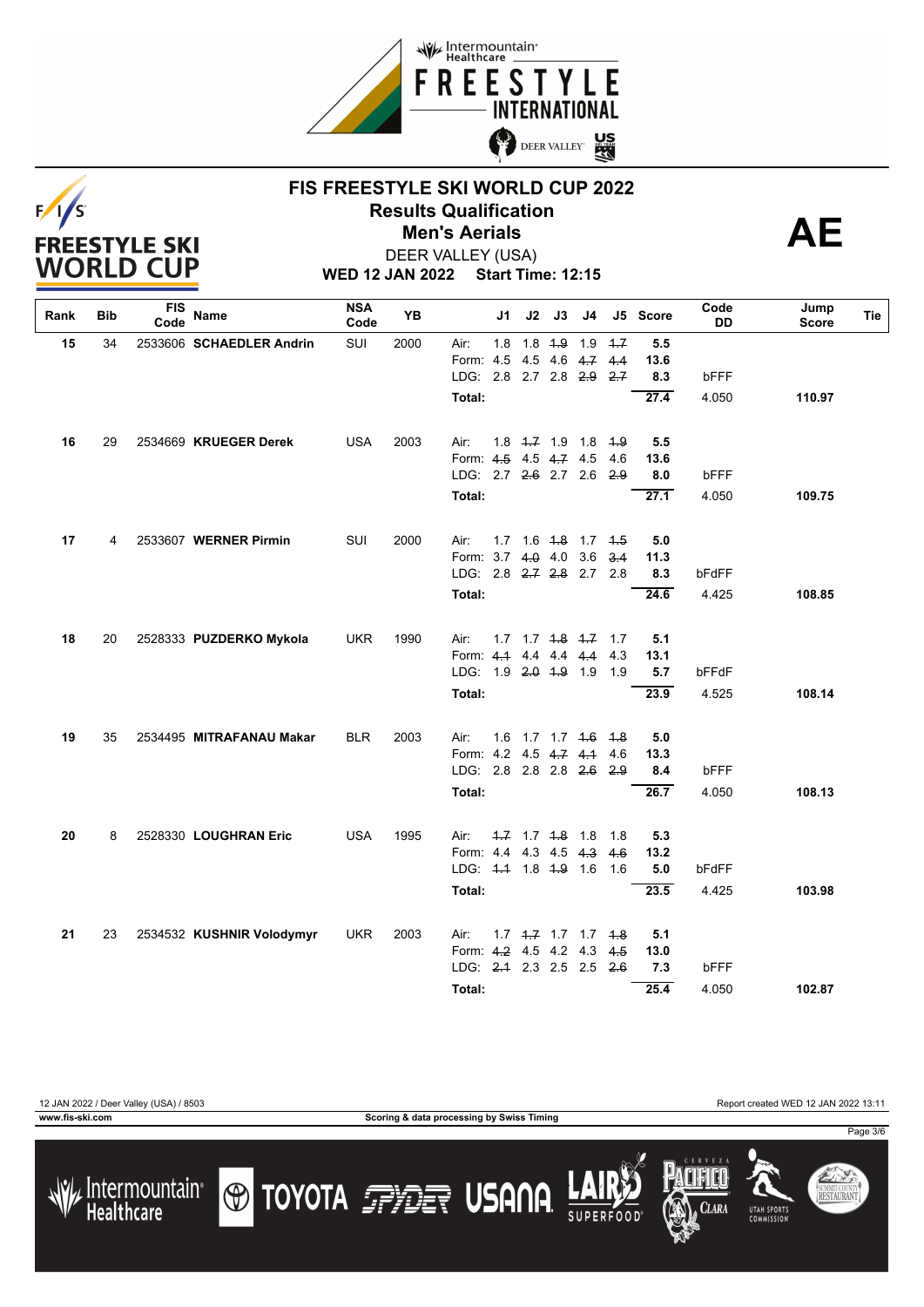

# $F/I/S$ **FREESTYLE SKI WORLD CUP**

### **FIS FREESTYLE SKI WORLD CUP 2022 Results Qualification**<br> **AE Men's Aerials**



**WED 12 JAN 2022 Start Time: 12:15** DEER VALLEY (USA)

| Rank | Bib | FIS<br>Code | Name                       | <b>NSA</b><br>Code | YB   |                          | J1  | J2        | J3                  | J4                            |     | J5 Score | Code<br>DD | Jump<br><b>Score</b> | Tie |
|------|-----|-------------|----------------------------|--------------------|------|--------------------------|-----|-----------|---------------------|-------------------------------|-----|----------|------------|----------------------|-----|
| 22   | 25  |             | 2530049 NOVAK Nicholas     | <b>CZE</b>         | 1996 | Air:                     | 4.7 | 1.5 1.6   |                     | 1.7                           | 4.5 | 4.8      |            |                      |     |
|      |     |             |                            |                    |      | Form: 3.5                |     |           | 3.6 3.5 3.7         |                               | 3.7 | 10.8     |            |                      |     |
|      |     |             |                            |                    |      | LDG: 2.7 2.5 2.6 2.5     |     |           |                     |                               | 2.5 | 7.6      | bFdFF      |                      |     |
|      |     |             |                            |                    |      | Total:                   |     |           |                     |                               |     | 23.2     | 4.425      | 102.66               |     |
| 23   | 28  |             | 2531443 DZIK Pavel         | <b>BLR</b>         | 1998 | Air:                     |     |           |                     | $1.7$ 1.6 1.6 1.6             | 4.5 | 4.8      |            |                      |     |
|      |     |             |                            |                    |      | Form: 3.8 3.6 3.8 3.5    |     |           |                     |                               | 3.6 | 11.0     |            |                      |     |
|      |     |             |                            |                    |      | LDG: 2.3 2.3 2.3 2.4     |     |           |                     |                               | 2.3 | 6.9      | bFdFF      |                      |     |
|      |     |             |                            |                    |      | Total:                   |     |           |                     |                               |     | 22.7     | 4.425      | 100.44               |     |
| 24   | 13  |             | 2532461 SCHOENEFELD Justin | <b>USA</b>         | 1998 | Air:                     |     |           |                     | $1.7$ $1.7$ $4.8$ $1.7$ $4.6$ |     | 5.1      |            |                      |     |
|      |     |             |                            |                    |      | Form: 3.8 4.2 4.0 4.4    |     |           |                     |                               | 4.2 | 12.4     |            |                      |     |
|      |     |             |                            |                    |      | LDG: 1.4 4.4 1.3 4.2 1.4 |     |           |                     |                               |     | 4.1      | bdFFF      |                      |     |
|      |     |             |                            |                    |      | Total:                   |     |           |                     |                               |     | 21.6     | 4.525      | 97.74                |     |
| 25   | 26  |             | 2535398 PRIMEAU Victor     | CAN                | 2003 | Air:                     |     |           | $1.7$ 1.8 $1.9$ 1.9 |                               | 1.9 | 5.6      |            |                      |     |
|      |     |             |                            |                    |      | Form: 4.6 4.7 4.6 4.8    |     |           |                     |                               | 4.7 | 14.0     |            |                      |     |
|      |     |             |                            |                    |      | LDG: $2.2$ $2.5$ 2.4 2.3 |     |           |                     |                               | 2.5 | 7.2      | bdFF       |                      |     |
|      |     |             |                            |                    |      | Total:                   |     |           |                     |                               |     | 26.8     | 3.525      | 94.47                |     |
| 26   | 37  |             | 2535366 CURRAN Connor      | <b>USA</b>         | 2004 | Air:                     |     |           |                     | $1.7$ $1.8$ $1.6$ $1.7$       | 1.6 | 5.0      |            |                      |     |
|      |     |             |                            |                    |      | Form: 4.3 4.4 4.2 4.3    |     |           |                     |                               | 4.1 | 12.8     |            |                      |     |
|      |     |             |                            |                    |      | LDG: 2.8 2.8 2.5 2.5 2.4 |     |           |                     |                               |     | 7.8      | bdFF       |                      |     |
|      |     |             |                            |                    |      | Total:                   |     |           |                     |                               |     | 25.6     | 3.525      | 90.24                |     |
| 27   | 21  |             | 2533963 DEHLINGER Quinn    | <b>USA</b>         | 2002 | Air:                     |     |           |                     | 4.3 1.4 1.4 4.5               | 1.3 | 4.1      |            |                      |     |
|      |     |             |                            |                    |      | Form: 2.9 2.8 2.9 2.5    |     |           |                     |                               | 3.2 | 8.6      |            |                      |     |
|      |     |             |                            |                    |      | LDG: 2.4 2.3 2.1 2.7 2.4 |     |           |                     |                               |     | 7.1      | bFdFF      |                      |     |
|      |     |             |                            |                    |      | Total:                   |     |           |                     |                               |     | 19.8     | 4.425      | 87.61                |     |
| 28   | 7   |             | 2529111 GYGAX Nicolas      | SUI                | 1996 | Air:                     |     |           |                     | $-1.7$ 1.6 1.7 $+6$           | 1.7 | 5.0      |            |                      |     |
|      |     |             |                            |                    |      | Form: 4.0                |     | $4.0$ 4.0 |                     | 4.0                           | 4.4 | 12.0     |            |                      |     |
|      |     |             |                            |                    |      | LDG: 0.8 0.9 0.9 0.8     |     |           |                     |                               | 0.9 | 2.6      | bFdFF      |                      |     |
|      |     |             |                            |                    |      | Total:                   |     |           |                     |                               |     | 19.6     | 4.425      | 86.73                |     |

12 JAN 2022 / Deer Valley (USA) / 8503 Report created WED 12 JAN 2022 13:11

**www.fis-ski.com Scoring & data processing by Swiss Timing**

Page 4/6







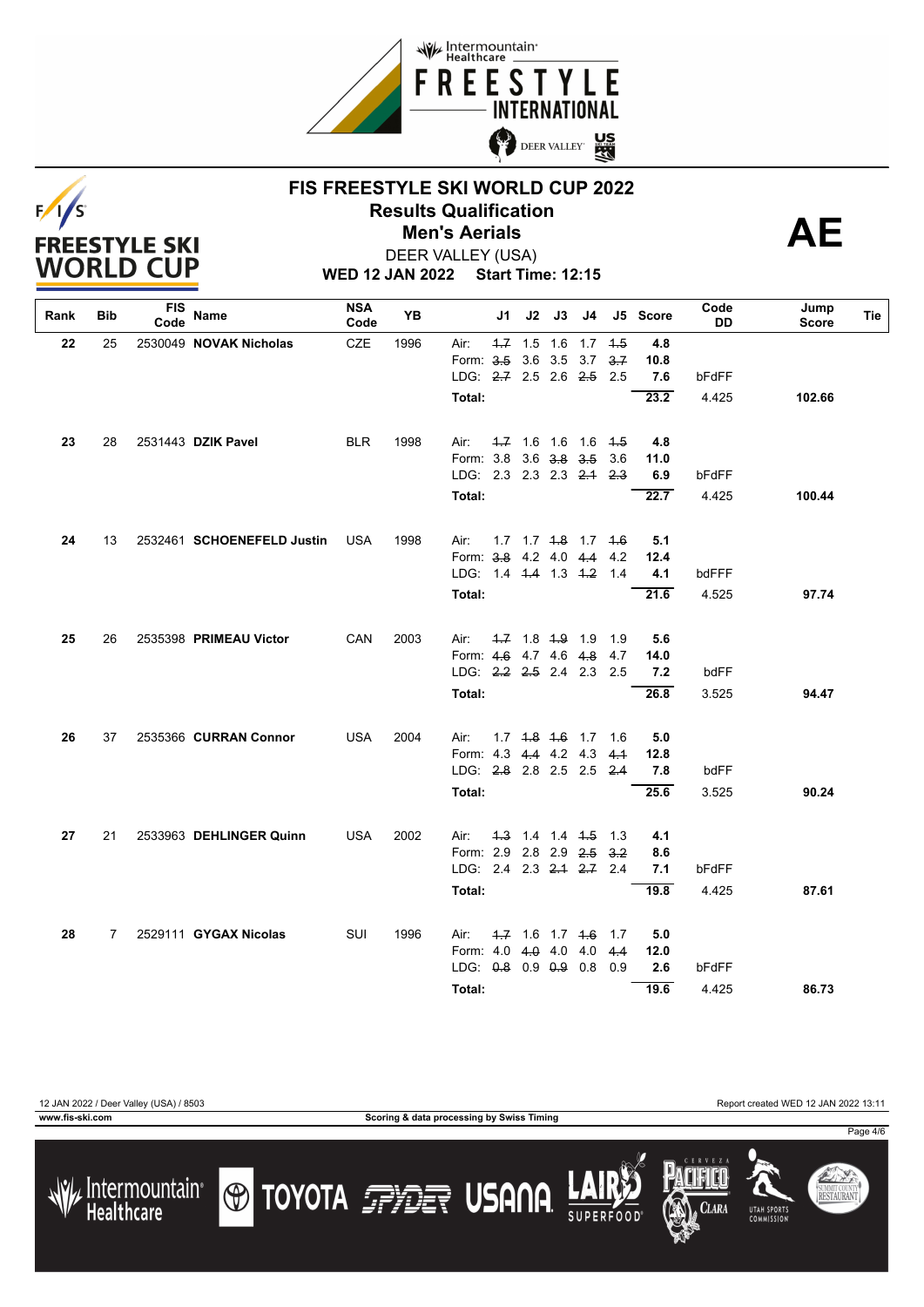

# $F/I/S$ **FREESTYLE SKI WORLD CUP**

### **FIS FREESTYLE SKI WORLD CUP 2022 Results Qualification**<br> **AE Men's Aerials**



**WED 12 JAN 2022 Start Time: 12:15** DEER VALLEY (USA)

| Rank | Bib | FIS<br>Code | Name                       | <b>NSA</b><br>Code | YΒ   |                          | J1  | J2        | J3                  | J4                             |     | J5 Score | Code<br>DD  | Jump<br><b>Score</b> | Tie |
|------|-----|-------------|----------------------------|--------------------|------|--------------------------|-----|-----------|---------------------|--------------------------------|-----|----------|-------------|----------------------|-----|
| 29   | 24  |             | 2484526 GUSTIK Maksim      | <b>BLR</b>         | 1988 | Air:                     | 1.5 |           | $1.5$ 1.6           | 4.6                            | 4.4 | 4.6      |             |                      |     |
|      |     |             |                            |                    |      | Form: 3.9                |     |           | $3.7$ $3.9$         | 3.7                            | 3.1 | 11.3     |             |                      |     |
|      |     |             |                            |                    |      | LDG: 1.7 4.7 1.7 1.6     |     |           |                     |                                | 4.6 | 5.0      | bFFF        |                      |     |
|      |     |             |                            |                    |      | Total:                   |     |           |                     |                                |     | 20.9     | 4.050       | 84.64                |     |
| 30   | 31  |             | 2526709 TABARA Naoya       | <b>JPN</b>         | 1980 | Air:                     |     |           | $4.4$ $4.6$ 1.5 1.6 |                                | 1.5 | 4.6      |             |                      |     |
|      |     |             |                            |                    |      | Form: 3.7 4.1 4.4 4.0    |     |           |                     |                                | 4.0 | 12.1     |             |                      |     |
|      |     |             |                            |                    |      | LDG: 0.3 0.4 0.2 0.4     |     |           |                     |                                | 0.5 | 0.9      | bFdFF       |                      |     |
|      |     |             |                            |                    |      | Total:                   |     |           |                     |                                |     | 17.6     | 4.425       | 77.88                |     |
| 31   | 30  |             | 2529117 WALLACE Lloyd      | <b>GBR</b>         | 1995 | Air:                     |     |           |                     | 1.7 1.7 1.7 4.6                | 4.8 | 5.1      |             |                      |     |
|      |     |             |                            |                    |      | Form: 4.1                |     |           | 4.5 4.3 3.9         |                                | 4.5 | 12.9     |             |                      |     |
|      |     |             |                            |                    |      | LDG: 0.3 0.2 0.2 0.5     |     |           |                     |                                | 0.4 | 0.9      | <b>bFFF</b> |                      |     |
|      |     |             |                            |                    |      | Total:                   |     |           |                     |                                |     | 18.9     | 4.050       | 76.54                |     |
| 32   | 19  |             | 2535394 DUCHAINE Alexandre | CAN                | 2004 | Air:                     |     |           |                     | 1.3 1.4 1.3 <del>1.5</del> 1.4 |     | 4.0      |             |                      |     |
|      |     |             |                            |                    |      | Form: 3.0 2.8 2.8 2.9    |     |           |                     |                                | 3.0 | 8.7      |             |                      |     |
|      |     |             |                            |                    |      | LDG: 1.7 1.7 4.9 1.6 4.6 |     |           |                     |                                |     | 5.0      | bFFF        |                      |     |
|      |     |             |                            |                    |      | Total:                   |     |           |                     |                                |     | 17.7     | 4.050       | 71.68                |     |
| 33   | 32  |             | 2532857 IVANOV Roman       | KAZ                | 2001 | Air:                     |     |           |                     | $4.0$ 1.3 1.2 4.3              | 1.3 | 3.8      |             |                      |     |
|      |     |             |                            |                    |      | Form: 2.8                |     |           |                     | $3.2$ $2.5$ $3.3$              | 2.9 | 8.9      |             |                      |     |
|      |     |             |                            |                    |      | LDG: 0.0 0.1 0.1 0.4     |     |           |                     |                                | 0.1 | 0.3      | bLdFF       |                      |     |
|      |     |             |                            |                    |      | Total:                   |     |           |                     |                                |     | 13.0     | 4.175       | 54.27                |     |
| 34   | 38  |             | 2535405 SCHOENWALD lan     | <b>USA</b>         | 2004 | Air:                     |     |           |                     | $1.5$ $1.2$ $1.5$ $1.5$        | 1.2 | 4.2      |             |                      |     |
|      |     |             |                            |                    |      | Form: 3.1 2.9 3.6 2.9    |     |           |                     |                                | 3.1 | 9.1      |             |                      |     |
|      |     |             |                            |                    |      | LDG: 1.3 1.3 1.2 4.3     |     |           |                     |                                | 4.0 | 3.8      | bFF         |                      |     |
|      |     |             |                            |                    |      | Total:                   |     |           |                     |                                |     | 17.1     | 3.150       | 53.86                |     |
| 35   | 33  |             | 2534656 NAYLOR Wesley      | <b>AUS</b>         | 1995 | Air:                     |     |           |                     | 1.5 1.4 1.5 <del>1.6</del>     | 4.3 | 4.4      |             |                      |     |
|      |     |             |                            |                    |      | Form: 3.4                |     | $2.5$ 3.3 |                     | 3.1                            | 3.2 | 9.6      |             |                      |     |
|      |     |             |                            |                    |      | LDG: 0.5 0.2 0.6 0.4     |     |           |                     |                                | 0.3 | 1.2      | bFdF        |                      |     |
|      |     |             |                            |                    |      | Total:                   |     |           |                     |                                |     | 15.2     | 3.525       | 53.58                |     |
|      |     |             |                            |                    |      |                          |     |           |                     |                                |     |          |             |                      |     |

12 JAN 2022 / Deer Valley (USA) / 8503 Report created WED 12 JAN 2022 13:11

/ Intermountain<br>Healthcare

**www.fis-ski.com Scoring & data processing by Swiss Timing**











Page 5/6